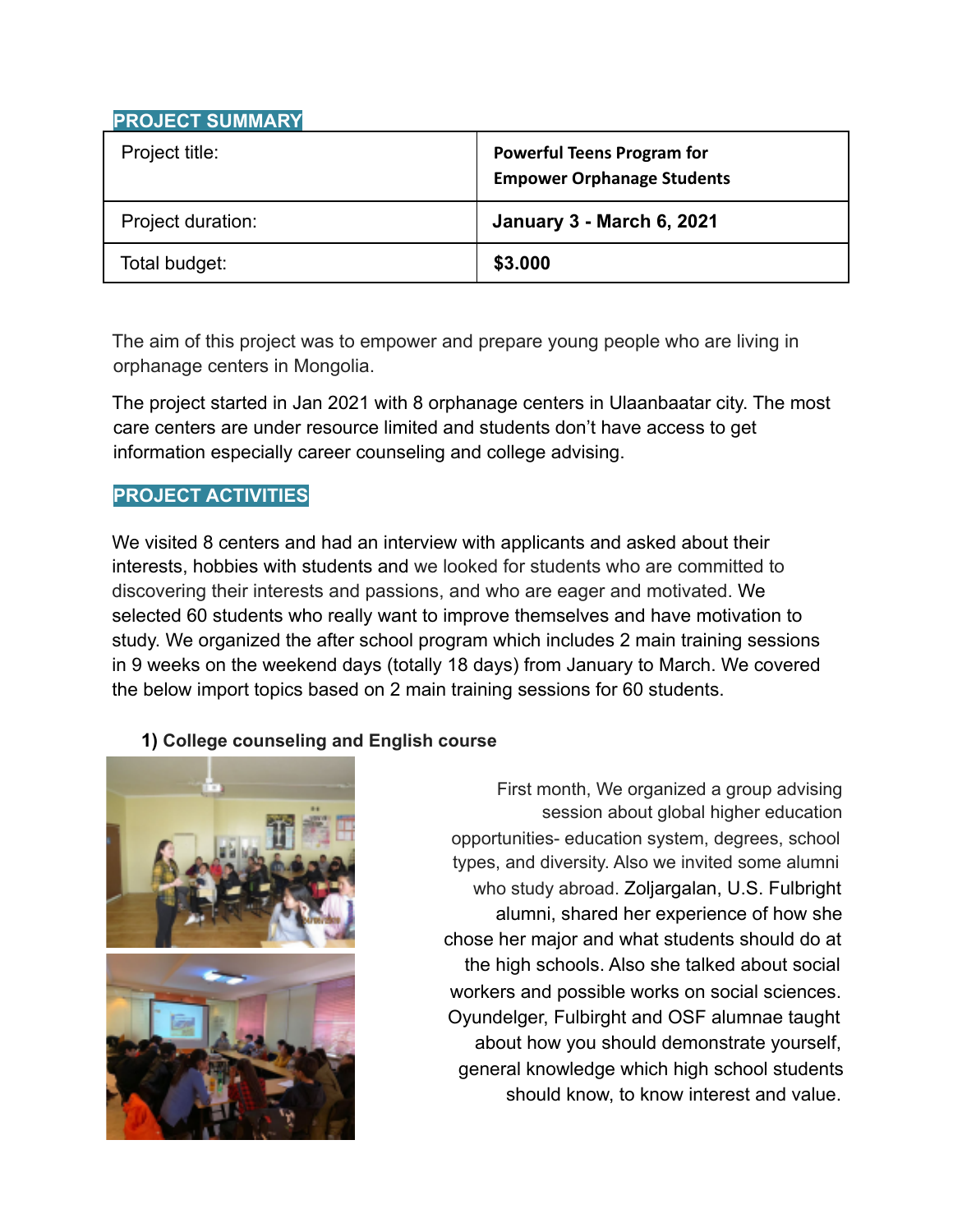### Students completed a quiz to know their personal character, advantages and disadvantages.

Last month, we gave individual advice based on their interest and desired major. Our college counseling training covered 5 steps to prepare and to apply colleges; Such as to define yourself, global education, diversity, application timeline, application requirement and essay writing, study expenses, financial aid opportunities and how to submit the best application to the right college.

We taught General English class for students. At the first class the most students were very shy and after a few classes students attended the English classes actively and followed the instructor's guidance and instruction. Their English level varied. However, the instructor managed the classes by assigning simple but a bit challenging group work and tasks. Fortunately, everyone is now expected what to do during the class and is eager to speak in English. Some students seemed shy, but it is temporary.

### **2) Career guidance program**



We organized the career guidance program which included group lectures and field trips for students. Also invited some guest speakers to talk with students about how they choose their major and experience.

- Temuujin, U.S. State Alumni, Access program student and 3rd year student of the Mongolian University of Science and Technology and Badamtsetseg, 2nd year of the Mongolian National University talked about what they did when they were high school students,

how to choose their majors and gave tips to choose future right majors. He advised students to involve as many student clubs like him and he's a member of 15 students organizations.

- Gantumur's class subject was choosing a major. The training in Baganuur district covered:
	- 1. The general concept of majors
	- 2. What is major, why we have to learn about a major, what is important in choosing a major.
	- 3. Five steps to choose a major

It includes to figure out the goal, to know ourselves, to explore majors, to imagine the future and the common mistakes of choosing a major.

• EQ (emotional quotient)

During the training, I used short exercises in order to make it interesting and gave them some important concepts. In the last minutes of training, we learned a method that can help students to make a choice if they hesitate between majors.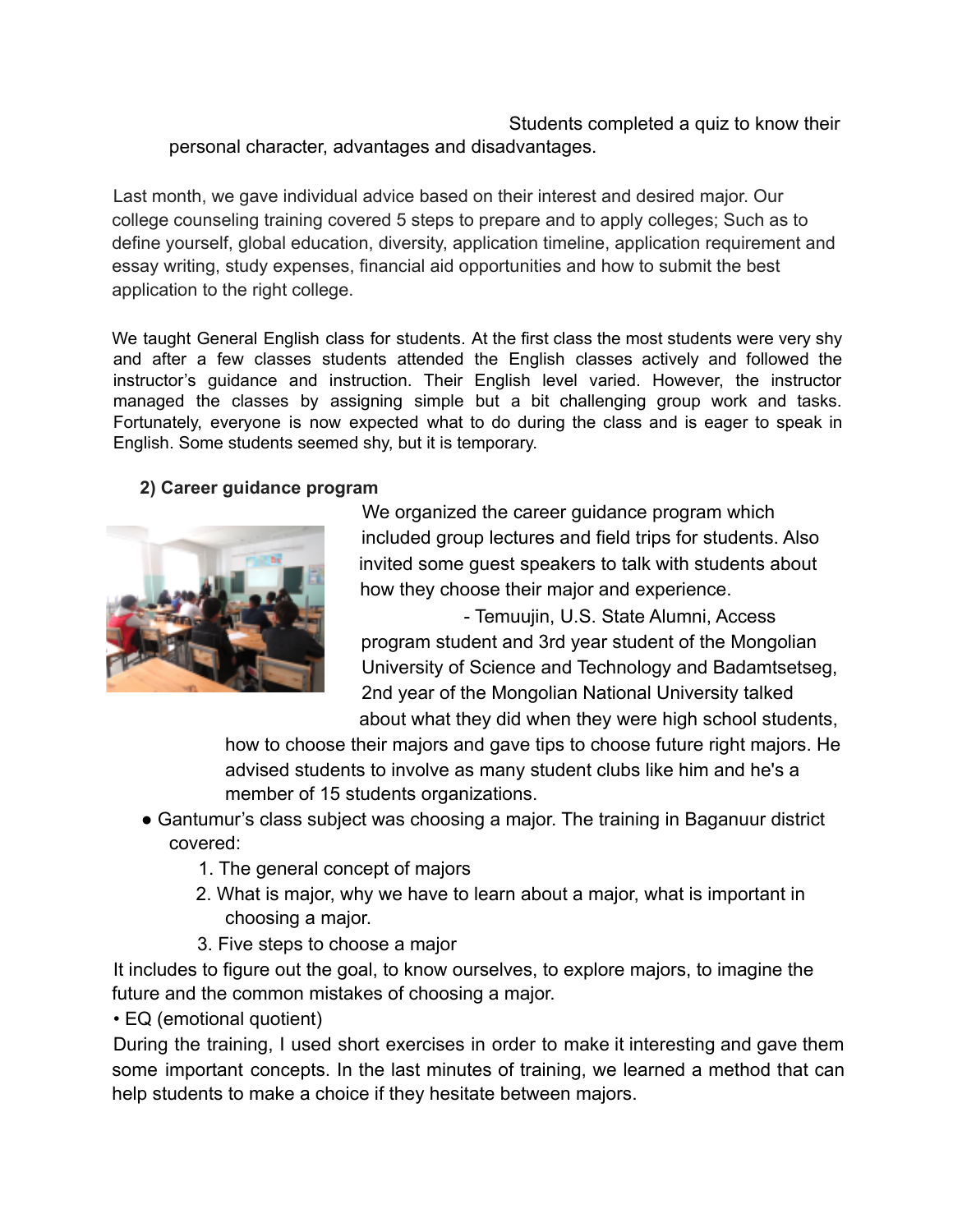We started the training by reviewing previous training contents. This training covered: • Self-confidence

In the first section of training, participants evaluated their self-confidence by a short test and we talked about what is important about self-confidence, what exactly is self-confidence and how self-confidence affects our life. Also, the short stories which are suitable for their age were told in order to learn ways to improve their self-confidence.

• How to be organized person

It includes who is an organized person and the main steps to be an organized person. Also, how to use time management for effective learning was told.

• Communication skills.

It includes how to express themselves and how to listen to others. What is the important factor of communication, the communication difference between girls and boys, their features. Also, we talked about the judgement which is one of the main things of communication and learned how to judge someone in a proper way.

- The study topic is 'Why is it important to choose a career? And 'Know how to choose a career'

Students knew about What is a career? And other important things.

And, they were so active and eager to learn new topics in the class.

Students attended a course at the National University of Mongolia. Teacher B.Amarzaya was taught 'Self-Confidence and evaluate yourself' and did practice students divided by small groups.

The previous training covered general concepts of major, five steps to choose a major and few soft skills such as Emotional quotient, self-confidence, communication skills.

The next 5 training sessions covered all about soft skills. The reason that teaching soft skills for students is it is the most important skill at work nowadays. It includes teamwork, problem-solving, critical thinking, time management, motivation, listening, responsibility, flexibility and stress management.

*Picture 1. Students presenting their knowledge about soft skill*



The training was held with activities like no-hands cup stacking challenge, listen and recap, the human knot. Students were interested in those activities because it was based on their age.

The last training was review. Students review all things that they have learned and try a major test to know their